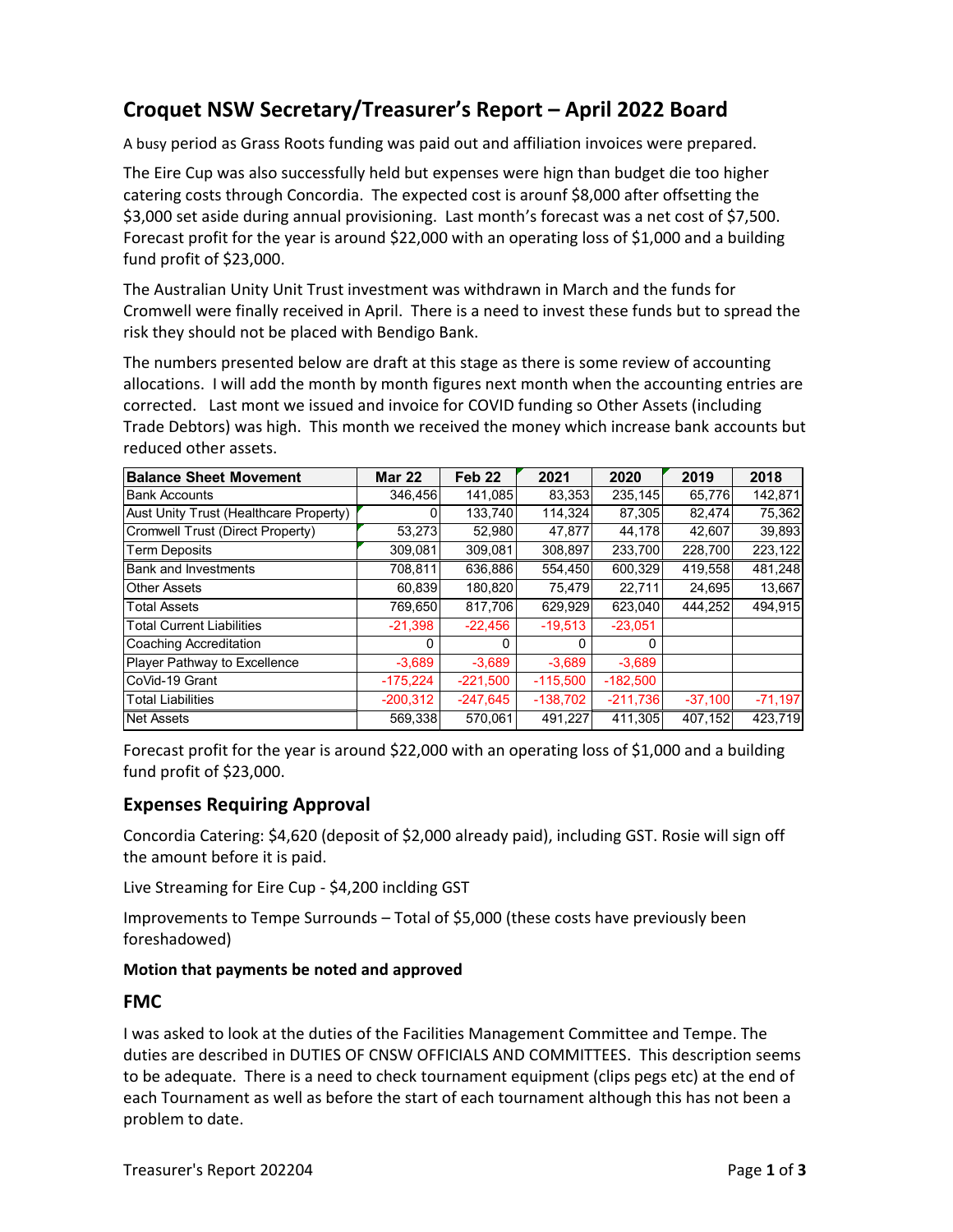# **Tempe Lawns**

Tempe lawn costs continue to be under budget, icluding in February and March.

In preparation for the Eire Cup significant expenses were incurred in ground improvements. The accouts for this are still being submitted but I expect a total cost of around \$5,000 (as forecast last month) excluding GST.

The current forecast is:

| 2021/22 Lawn Budget        | YTD Budget YTD Actual |        | <b>Budget</b>   | <b>Forecast</b> |                   |
|----------------------------|-----------------------|--------|-----------------|-----------------|-------------------|
| Consumables                | 3,800                 | 3,063  | 5,000           | 4,563           |                   |
| Mowing                     | 11,206                | 7,718  | 15,000          | 11,118          |                   |
| Pye                        | 15,006                | 10,781 | 20,000          | 15,681          |                   |
| Mower                      | 2,000                 | 1,355  | 2,000           | 2,000           |                   |
| Renovation                 | 9,000                 | 9,609  | 9,000           | 9,609           |                   |
| Total                      | 26,006                | 21,745 | 31,000          | 27,290          |                   |
| Contingency                |                       |        | 4,000           | 832             |                   |
| <b>Total excluding GST</b> |                       |        | 35,000          |                 | $28,121$ plus GST |
|                            |                       |        |                 |                 |                   |
| Income from CCRC           |                       |        |                 | $-3.800$        | after GST         |
| Surrounds                  |                       |        |                 | 4.545           | after GST         |
|                            |                       |        | <b>Net Cost</b> | 28,867          |                   |

# **Membership**

Jeannette Walsh continues to maintain the CNSW database. Issuing affiliation invoices has raised a few record keeping issues for clubs.

The cleanout of member data before affiliation resulted in membership dropping to 3017 including 5 juniors. It is fairy clear that a goal of 10% membership growth will need a new approach.

# **Year End Change**

The CNSW business plan includes an objective to change to a December financial year end. This reflects the way ACA charges affiliation and also the way CNSW organises tournaments etc. We could send out notices in the last week of April for a vote by the end of June.

It does however mean that the AGM and election of office bearers would need to be in April each year. The proposed change in wording is:

### **47Financial year**

The financial year commencing 1 July 2022 shall end on 31 December 2022. Thereafter, the financial year of CNSW is each period of 12 months after the expiration of the previous financial year of CNSW, commencing on 1 January and ending on the following 31 December.

**Motion that CNSW propose a change to Section 47 of the club constitution as above**

Steve Miles - CNSW Treasurer, 12 April 2022